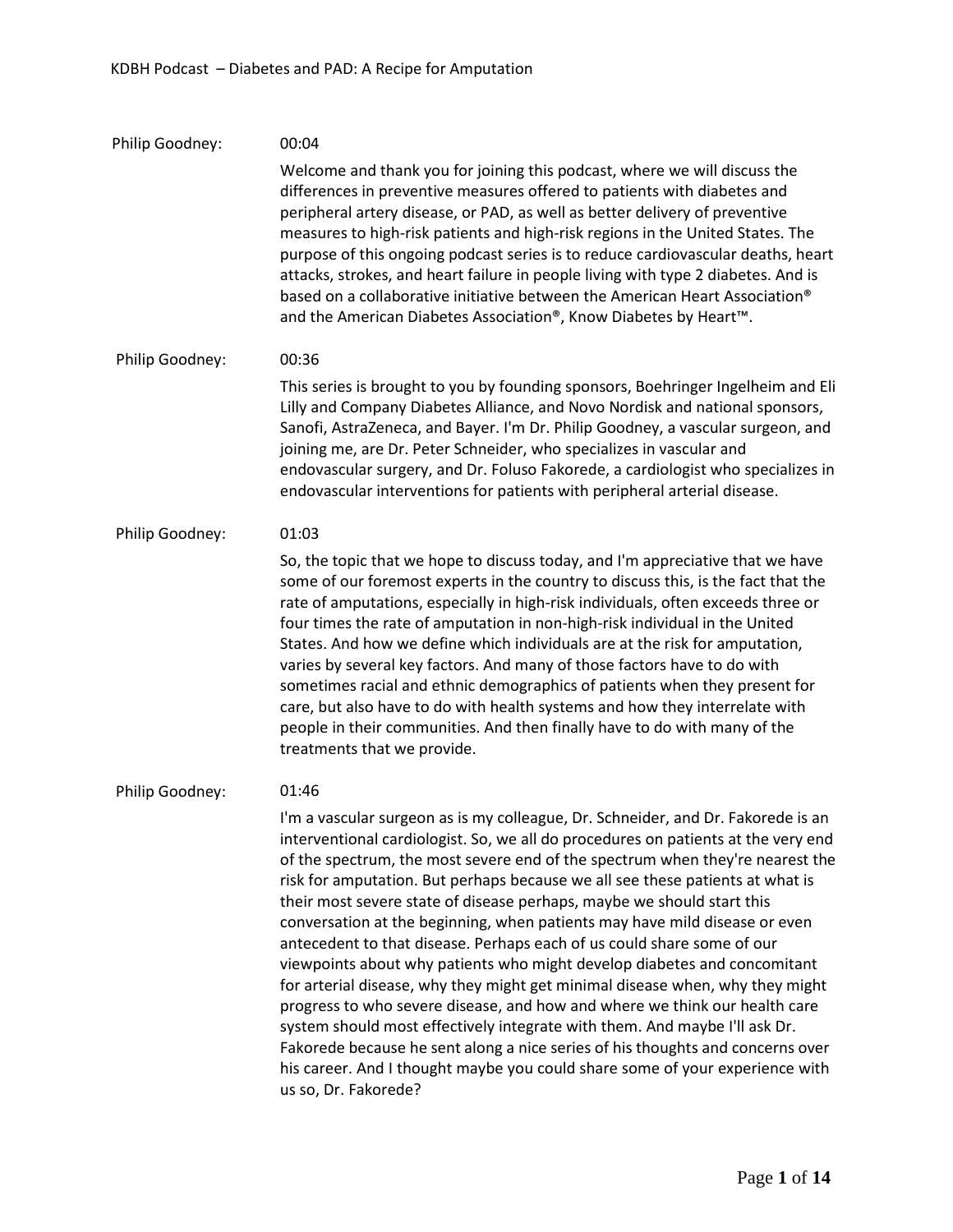| Foluso Fakorede: | 02:42                                                                                                                                                                                                                                                                                                                                                                                                                                                                                                                                                                                                                                                                                                                                                                                                                                                                                                                                                                                                                                                                                                         |
|------------------|---------------------------------------------------------------------------------------------------------------------------------------------------------------------------------------------------------------------------------------------------------------------------------------------------------------------------------------------------------------------------------------------------------------------------------------------------------------------------------------------------------------------------------------------------------------------------------------------------------------------------------------------------------------------------------------------------------------------------------------------------------------------------------------------------------------------------------------------------------------------------------------------------------------------------------------------------------------------------------------------------------------------------------------------------------------------------------------------------------------|
|                  | I'm honored to share the stage with both Dr. Goodney and Dr. Schneider who<br>have basically has blazed the trail for young endovascular specialists, such as<br>myself to follow through. And so, it's an honor and a privilege to be here. So as<br>someone who serves predominantly a minority population, 80% of whom are<br>African American here in the heart of the Mississippi Delta. My thoughts on this<br>topic are sobering. We're dealing with a disease state that is silent, it's slow, it's<br>progressive. There is little awareness when it comes to the word peripheral<br>arterial disease on a patient level, on a provider level, and on a community level.<br>And unfortunately, we do have the two most prevalent risk factors that I see<br>right here in the heart of the Delta being diabetes and obesity that are<br>interlinked. And so, the diabesity epidemic is what has led to a lot of patients<br>coming in with both microvascular disease and macrovascular disease. And<br>what do I mean by that? A lot of my patients have nephropathy early-on-stage<br>obese signs. |
| Philip Goodney:  | 03:46                                                                                                                                                                                                                                                                                                                                                                                                                                                                                                                                                                                                                                                                                                                                                                                                                                                                                                                                                                                                                                                                                                         |
|                  | And Dr. Fakorede can you give us an example of a patient maybe that you saw<br>recently who fits that paradigm? We hear about patients getting their ABIs<br>checked at a screening health clinic or as part of a preventive visit, but I'm<br>willing to bet that perhaps patients don't emerge in that same fashion in the<br>region of the country that you're discussing. Can you tell us about a patient or?                                                                                                                                                                                                                                                                                                                                                                                                                                                                                                                                                                                                                                                                                             |
| Foluso Fakorede: | 04:08                                                                                                                                                                                                                                                                                                                                                                                                                                                                                                                                                                                                                                                                                                                                                                                                                                                                                                                                                                                                                                                                                                         |
|                  | Sure, a 42-year-old African American male who presented to my clinic with<br>basically a gangrenous foot was diagnosed with diabetes seven years ago has a<br>family history of diabetes with both his mom and grandmother undergoing an<br>amputation basically at ages 45 and 50 respectively. Comes into my office after<br>being followed by both the primary care specialist and wound care specialist for<br>over a month and couldn't get a hold in terms of a vascular specialist around the<br>area to take a look at his circulation. And upon an inquiry, I asked about the<br>onset of his symptoms, and it started about seven years ago when he had<br>numbness and tingling and burning and was diagnosed with gout. And later on,<br>as his symptoms progressed, he was told that he would need muscle relaxants<br>to take away and alleviate his symptoms of pain that had progressed. And it was<br>unfortunate because no one had looked into the PAD spectrum to check his<br>circulation, not until three months ago.                                                                   |
| Foluso Fakorede: | 05:09                                                                                                                                                                                                                                                                                                                                                                                                                                                                                                                                                                                                                                                                                                                                                                                                                                                                                                                                                                                                                                                                                                         |
|                  | And three months ago, he was found to have significant multi-level disease,<br>significant to the point where he had had non-healing wounds and ulcers and<br>had subsequently developed gangrene. And it was tragic in the sense that this<br>was a 42-year-old mechanic, he was a single father of three. And unfortunately,<br>after an angiogram and trying to salvage the limb, he lost that right lower<br>extremity limb we did a above the knee amputation. And so we have the clinical                                                                                                                                                                                                                                                                                                                                                                                                                                                                                                                                                                                                               |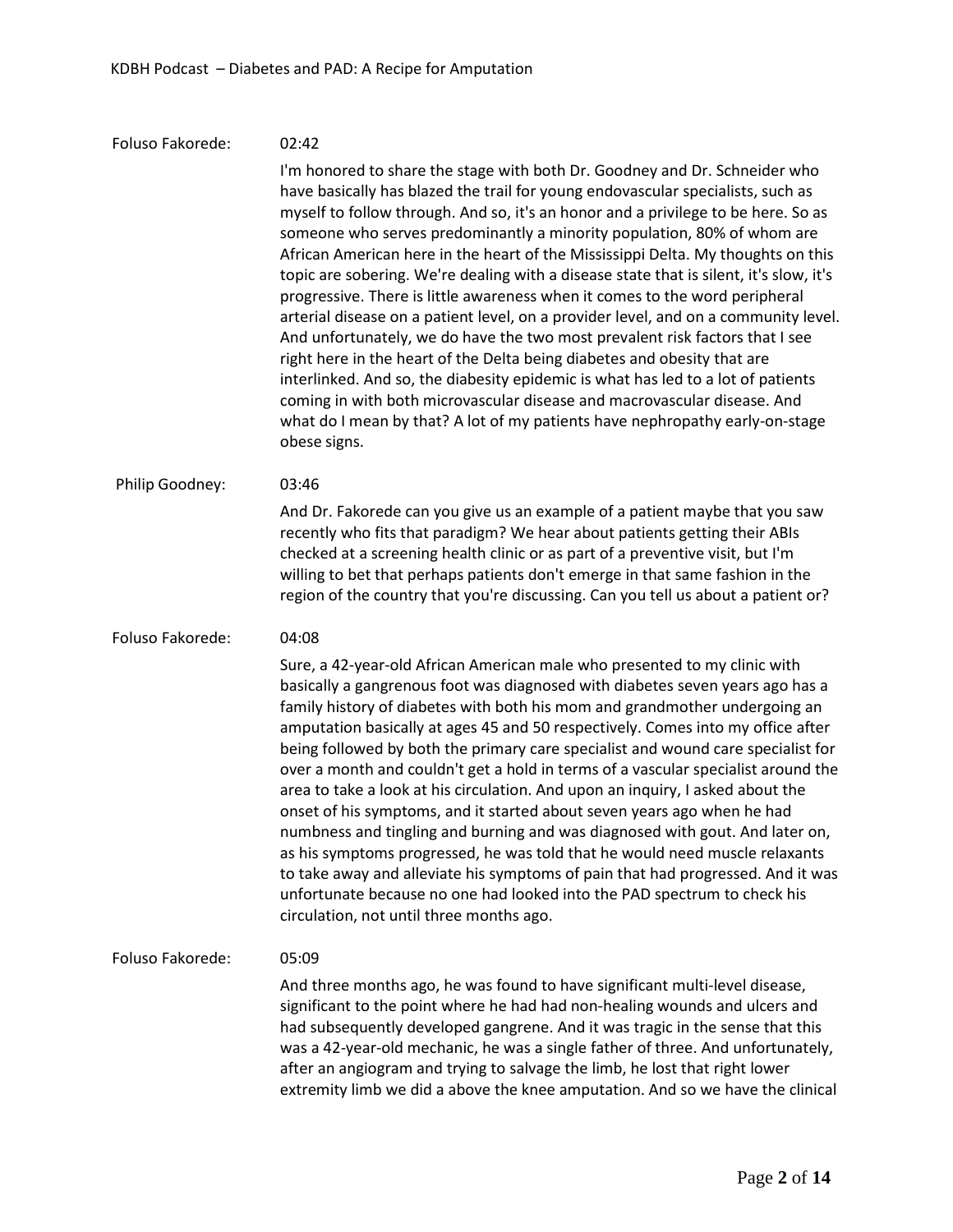progression, but also the lack of awareness for years on both the patient and also the providers in the community, but also the lack of specialty care. I was the only provider who could provide limb salvage services to this patient in a 120-mile radius and so it took him a while to get to me.

# Philip Goodney: 05:51

Thank you for relating the story of that patient and his age group. As you mentioned, he was in his forties, so he's under the age of 65. And so often health insurance is sometimes a barrier to even integration with the health system at all. And even in this patient circumstance, it sounds like they were able to engage the health system, but it happened kind of slowly. And Dr. Schneider, I know you spent many years caring for the residents in sort of a different part of the country, geographically, but a place where access could be difficult, even in the setting of a, if you will, a health care system that should be engaging all patients. So, Peter, do you mind sharing a little bit of that context?

## Peter Schneider: 06:30

Thank you, Phil, Dr. Goodney. A pleasure to be here with you and also with you, Dr. Fakorede, this is a really important topic. I mean the disease itself is multifactorial, but the way the health care system attempts to manage it is also multifactorial with lots and lots of missing pieces in the puzzle. What Phil is alluding to is that for 25 years, I was in charge of vascular at Kaiser in Hawaii, where we took care of a very large number of patients of Hawaiian and Pacific Islander descent, where diabetes is extremely common in the population.

## Peter Schneider: 07:06

And it's not the most favorable phenotype in the sense that the young age at which people lost kidney function, became blind, lost limbs. You're talking about Peluso a 40-year-old father of three. I mean, this is tragic, and this is a repeatable story in different places. And there are things though I think we can do about it. One is that I think the health care system itself has not adjusted to the crisis that this is. So, for example, in medical school, my impression is that the students get a lot of education about cancer, a lot of education about chronic lung disease, but they don't necessarily get a lot. They think of diabetes as something that requires insulin management, whereas every one of these patients needs to be examined. I believe that for the primary care physicians that are out there, this may be something that they're not as familiar with.

## Peter Schneider: 08:03

People can detect a rising creatinine or a decreasing GFR, but they may not think to look in between the toes of an insensate patient. And the reason why this is such a silent killer is because this burden of atherosclerosis accumulates in conjunction with diabetes in conjunction with possibly poor diet or diets that are low in certain types of nutrition, possibly in conjunction with smoking. And as that atherosclerotic burden becomes worse it's like a growing cancer that the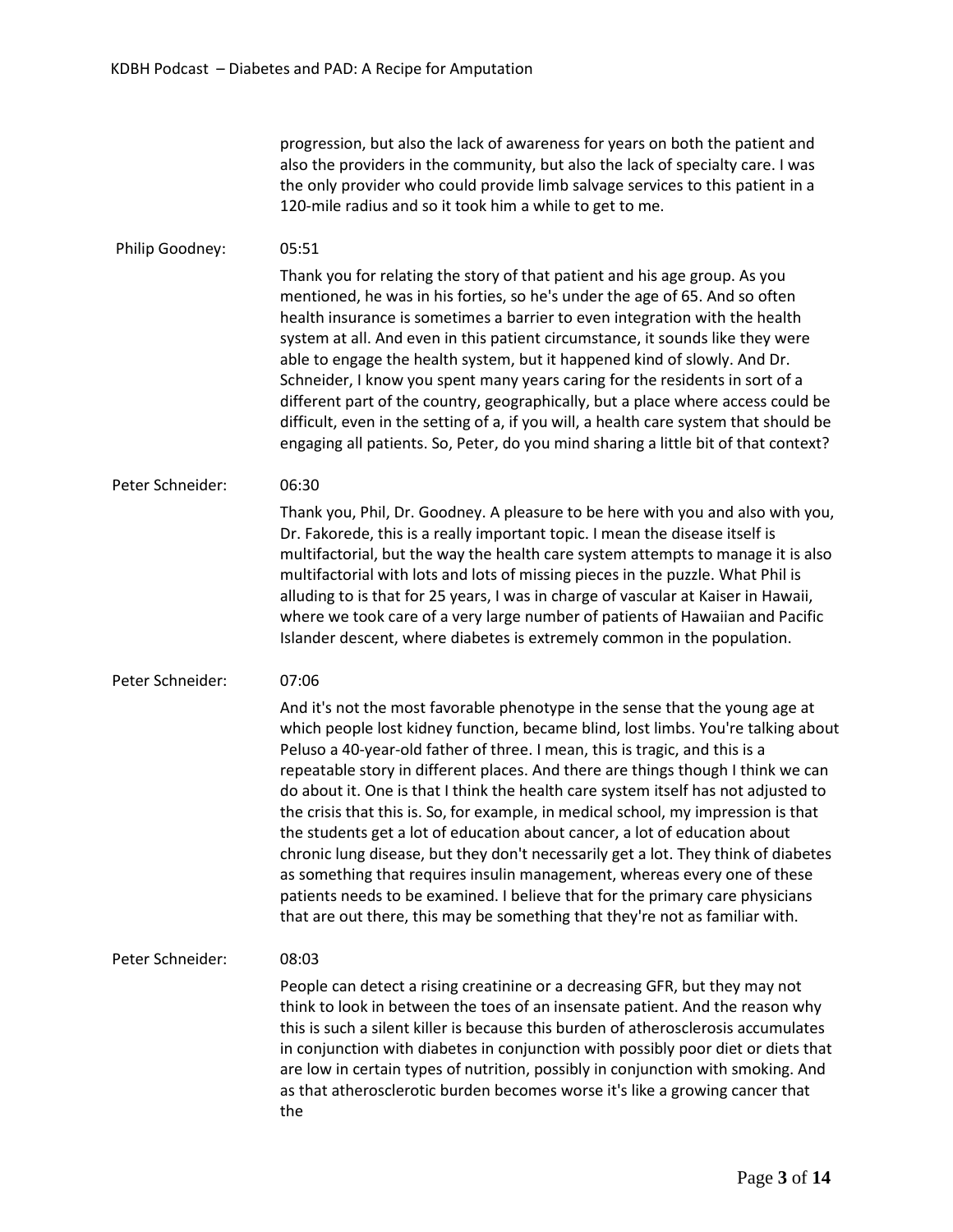patient doesn't yet know about it. And subsequently, they step on something, or they have a pair of shoes that doesn't fit correctly, and an open lesion occurs. And now, of course, this is where the patient's lack of sensation comes into play like your patient that had these symptoms of neuropathy for many years.

# Peter Schneider: 08:56

Whereas in a standard PAD population of patients, maybe who don't have diabetes, but have other things like high cholesterol or smoking, they frequently pass through a period where they get claudication. And that is pain in the legs with walking from larger vessel occlusion. So many of these patients have only the small vessel occlusion, so they don't have this warning timeframe of claudication where we can work with them and counsel them and push them to change their lifestyles. And so going straight from a completely, without symptoms or imagining the symptoms are due to something else like gout to a position of extreme limb loss it's really a burden. And I think this is a repeated story in our system.

Foluso Fakorede: 09:41

> And also, just to mention Dr. Schneider is that the lack of patients who have been labeled as asymptomatic or atypical early on in the disease processes, it's mainly due to also the training, as you mentioned, we're not trained in our medical school or vascular training to focus on that patient population who are predominantly the patients who actually a 70% of the map of PAD we focus more on the critical limb or CTLI patient population and the claudicants. And so, what is the progression in these at-risk populations, minorities of asymptomatic, atypical disease to CLI? No one has that data on a national level, which is very interesting.

Philip Goodney: 10:24

> Could I ask Peter and Foluso, could I ask you to comment a little bit, because we're all interventionalists that we're trained to do procedures at the end of the day. We do leg bypass operations, we do endovascular interventions, we do amputations sometimes. But as you both alluded to many patients will present to our care and my patients in sort of rural poor in New Hampshire and patients in Hawaii, patients in Mississippi will present with something that perhaps isn't necessarily ready for an operation. They've got a small toe ulcer or a fissure between their fourth and fifth toes, but their A1C is elevated and it's 13 and they're still smoking and they're not on any anti-cholesterol out there.

## Philip Goodney: 11:03

What happened maybe if you could give me an example, Peter, what happened when that patient who really hadn't engaged the health care system at all, and they landed in your office because vascular... And vascular tend to be an open door like if you've got a problem, we usually will see it. Whether it's at your wound clinic, that's run by your expertise, Dr. Fakorede, or whether the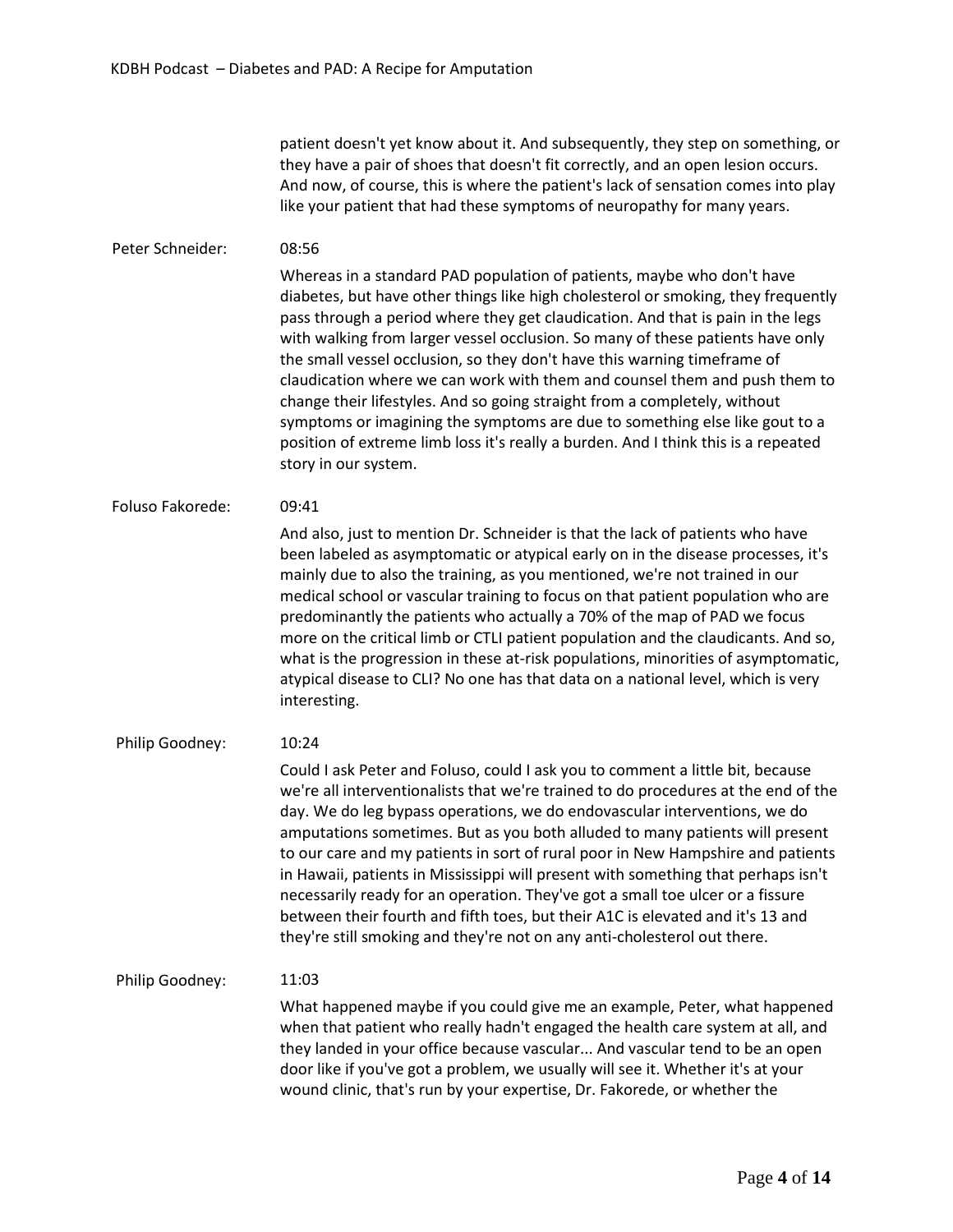emergent vascular surgery clinic, at Kaiser, it's usually a place where you can get in sort of quickly, but then all of a sudden, now you see the problem. So, what were you able to do and where did you start to run into roadblocks or difficulties?

Peter Schneider: 11:34 Yeah. So, I think several things have become obvious through the joint experience of all of us over these recent years. One is that you really, if possible if at all possible, having a team approach is extremely helpful because whereas as you said, Dr. Goodney, our skillset includes doing these revascularization procedures we cannot do everything. And so being in a multidisciplinary team environment. So, we had this in Hawaii, and then now at San Francisco, where I work, we have a dedicated limb salvage or amputation prevention team that includes a multidisciplinary group. And at the very least having wound care and podiatry services are extremely helpful. The patient you described with good medical management and good management of the tissues of the foot may well not need a revascularization. On the other hand, if that same patient were to get a terrible infection there, sometimes the tissue loss becomes overwhelming.

#### Peter Schneider: 12:39

And I will just say that our best success with revascularization is when we get the patient when the amount of tissue to damage is still minimal. So, in other words, if they have lack of blood supply, but we can restore the blood supply when the tissue damage is minimal. The likelihood of success is so much higher than if it's unrecognized until the tissue damage is extreme, or until the infection has already taken away a substantial amount of tissue. And this is where the orientation of the entire health care system, where visiting nurses, nurse practitioners, technicians, technologists, primary care physicians, are all part of the health care team. And the ability to recognize that and get the patient to the right place early is something that I think requires training and teamwork. And I would say for the most part is lacking except for maybe in the larger, more centrally located systems. And this, I think gives us a real, we have to crystallize the goal here of what I'm talking about, but I think it gives us a lot to strive for.

# Foluso Fakorede: 13:47

Yeah, I think as Dr. Schneider you mentioned, it's ideal to have the multidisciplinary team. Especially one that's technically competent to identify and realize that that foot or that leg deserves a fighter's chance because of the consequences of an amputation. As we all know, there's a clinical, economic, and human... 80% of these patients can be dead within five years if they undergo an amputation. But most of the patients that I've encountered who've had an amputation were not given an access or chance to be seen by that multidisciplinary team that's described by Dr. Schneider.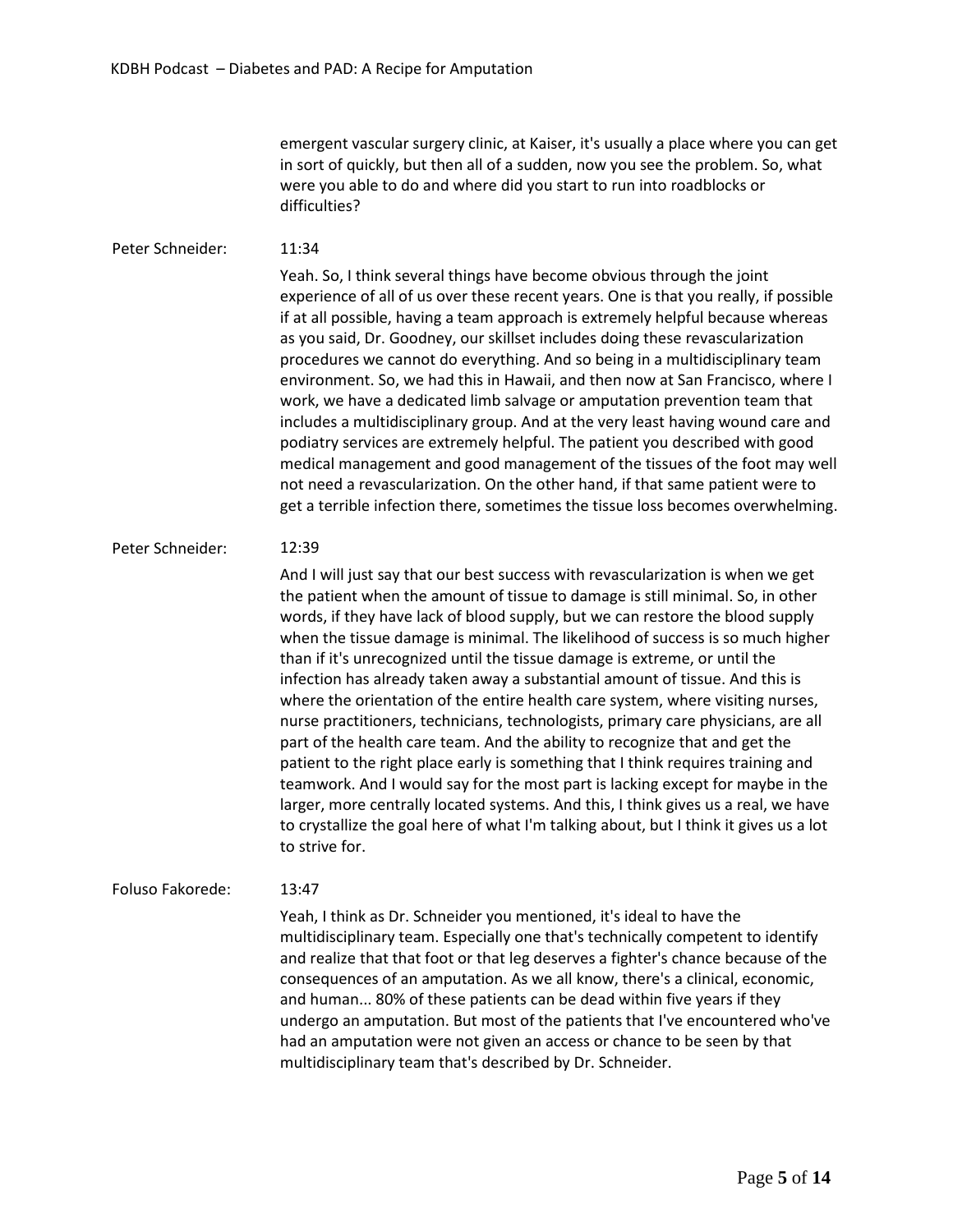#### Foluso Fakorede: 14:22

And it's not just by the fault of the primary care providers in terms of maybe a lack of awareness as to not only the disease state but the options that are available in the continuum of care of this disease state. But also, the conditions around it, the social determinants that are in play that either prevent the patient from having access to that vascular quality team or the providers who do not have access to a specialist due to what I call specialty deserts that are pervasive here. For instance, we do not have a resident podiatrist in a hundredmile square radius here in the Mississippi Delta. We have visiting podiatrist, but not a resident podiatrist. Mississippi has every county represented in the diabetes belt but as a state, only has seven endocrinologists. Those are challenges. So, when it comes to manage that A1C to a goal of less than seven, it's left to the primary care providers who see tons of patients and are burdened with the amount of patients they have to see in a short time frame aswell.

#### Philip Goodney: 15:21

Dr. Fakorede, you highlight it in a especially important parameter in terms of the racial and ethnic differences in engagement with the health care system. I worry a little that perhaps patients in those communities when they see their relatives or their friends go to the hospital and say, well, gosh, all right, fine, I wanted to stay home, but I guess I have to go in. And then they come back and they're missing a limb and it teaches the remaining members of the community that gosh, you should stay away from health care as long as you can. Which is exactly the opposite of what you and Dr. Schneider, both pled for, which is earlier engagement. So can you tell us, especially since you wrote in your notes beforehand, you're really in ground zero can you give us a sense of the temperature amongst those communities. What's the best way we have to try to better the engagement for those, especially high-risk individuals?

#### Foluso Fakorede: 16:08

Great question. I mean, I think that the problem or multifactorial one, there's been what I call the generational mistrust between communities of color and the health care system, as you alluded to and explained, andthat dates decades. But also, it's led to an acceptance that if mom had an amputation, or grandfather had an amputation, well, that is my destiny if I am a diabetic as well. And there is no incentive to seek preventative care, given that that outcome is going to be the same meaning that I will undergo an amputation. And so therefore they don't present until it's late in that stage to seek out care and where they go to seek out care also matters. Now, in terms of trying to engage these individuals, I call that community navigators and gendering the trust of these patients takes not only technical competence, such as both providers here on this panel today and their teammates but also its interpersonal competence.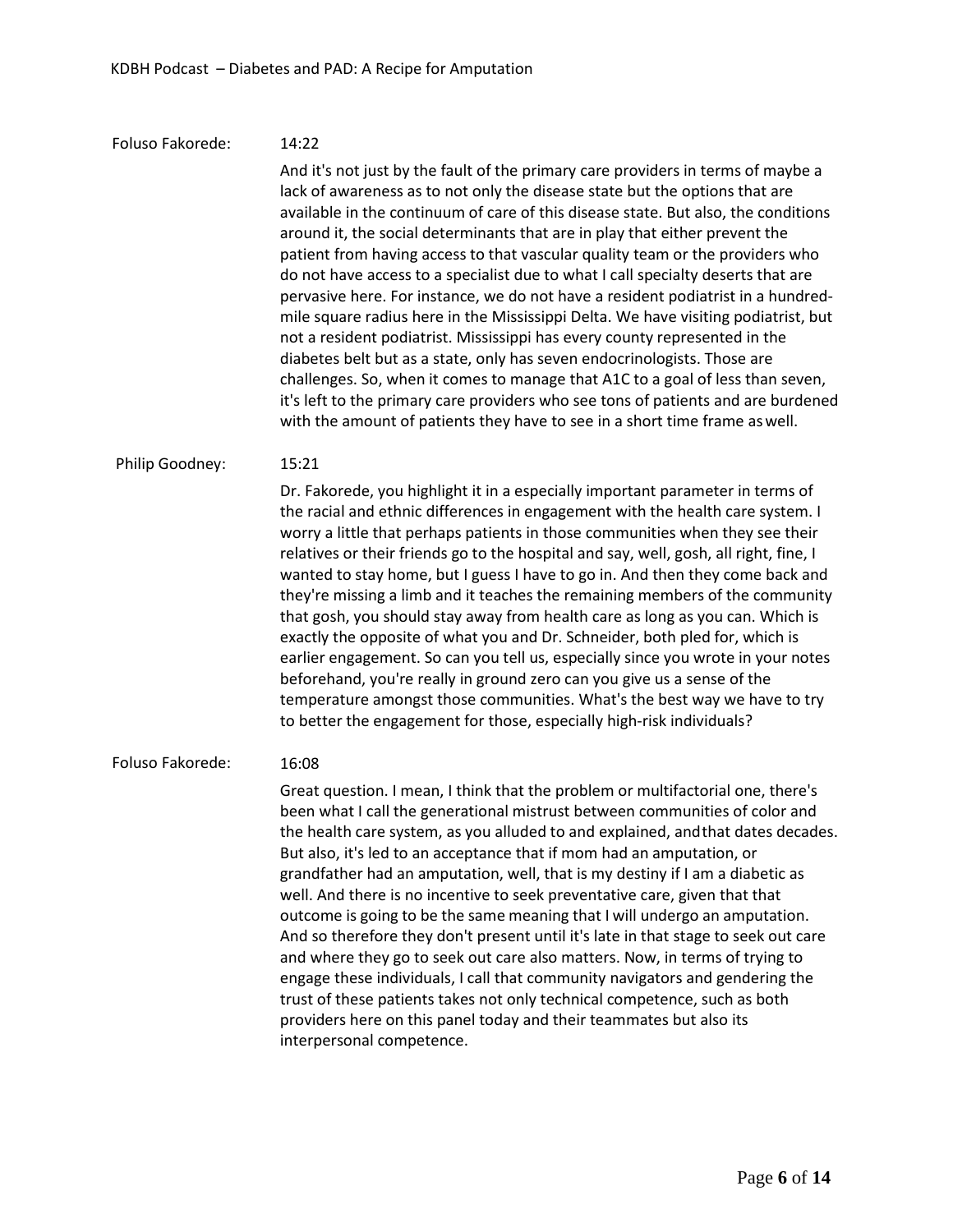| Foluso Fakorede: | 17:06                                                                                                                                                                                                                                                                                                                                                                                                                                                                                                                                                                                                                                                                                                                                                                           |
|------------------|---------------------------------------------------------------------------------------------------------------------------------------------------------------------------------------------------------------------------------------------------------------------------------------------------------------------------------------------------------------------------------------------------------------------------------------------------------------------------------------------------------------------------------------------------------------------------------------------------------------------------------------------------------------------------------------------------------------------------------------------------------------------------------|
|                  | We need to start going down to the pipeline and having our medical students<br>and our nurses and podiatrists and vascular specialty teams, our interventional<br>radiology fellows and vascular surgery fellows, and interventional cardiology<br>fellows interact with each other early on and learn how to engage our<br>communities. And so that is how you facilitate kind of care-seeking behavior in<br>these communities is by engendering in the trust of these patients early on in<br>the process.                                                                                                                                                                                                                                                                   |
| Foluso Fakorede: | 17:32                                                                                                                                                                                                                                                                                                                                                                                                                                                                                                                                                                                                                                                                                                                                                                           |
|                  | But two, our health care system is not designed for providers and physicians to<br>leave their worksite of services and go to a faith-based community or civic<br>center. And that's something that you have to do in some of these rural pockets.<br>That is where you meet the people where they are, that is what that means.<br>And so that is basically the start and then addressing their social determinants.<br>It's a big deal, transportation, some things as transportation or their literacy<br>level.                                                                                                                                                                                                                                                             |
| Foluso Fakorede: | 18:00                                                                                                                                                                                                                                                                                                                                                                                                                                                                                                                                                                                                                                                                                                                                                                           |
|                  | In the black community, a lot of patients actually don't smoke tobacco in rural<br>areas, they dip, or they chew. And so, when we're coming up with research titles<br>and questionnaires, we need to ask those simple questions. Do you use nicotine<br>products? Not, do you just smoke? You miss that gap when it comes to<br>ascertaining information and that's what we do down here, it's meeting them<br>where they are and looking at all these factors, engaging the community<br>navigators to help us elicit that information that we seek.                                                                                                                                                                                                                          |
| Philip Goodney:  | 18:29                                                                                                                                                                                                                                                                                                                                                                                                                                                                                                                                                                                                                                                                                                                                                                           |
|                  | Thanks very much. Peter, can you comment on that sort of opportunity for<br>engagement that Dr. Fakorede sort of described? You were part of essentially a<br>single-payer health system for 25 years, which theoretically should even out<br>some of the access issue and might perhaps free up people for some of the<br>opportunities for engagement. Did you see that happen over time, Dr.<br>Schneider, or what happened?                                                                                                                                                                                                                                                                                                                                                 |
| Peter Schneider: | 18:52                                                                                                                                                                                                                                                                                                                                                                                                                                                                                                                                                                                                                                                                                                                                                                           |
|                  | Yes. It's a fairly sophisticated system here as a single-payer system, but at the<br>same time, it's the definition of rural. So, two-thirds of the populations on one<br>island Oahu and the remainder of the population, you have to take a plane or a<br>boat to get there. So, getting somebody here from Hilo or Kona, or, who knows<br>the north shore of Maui or something like that could potentially be challenging.<br>And I agree with what Foluso said, and I would just one-up you, I would say, it's<br>not just acceptance by the patients that this is my fate, kind of a sense of like,<br>I'm going to wait as long as I can. A lot of the doctors were like that too, because<br>when they aren't familiar with what can be done to prevent amputation, what |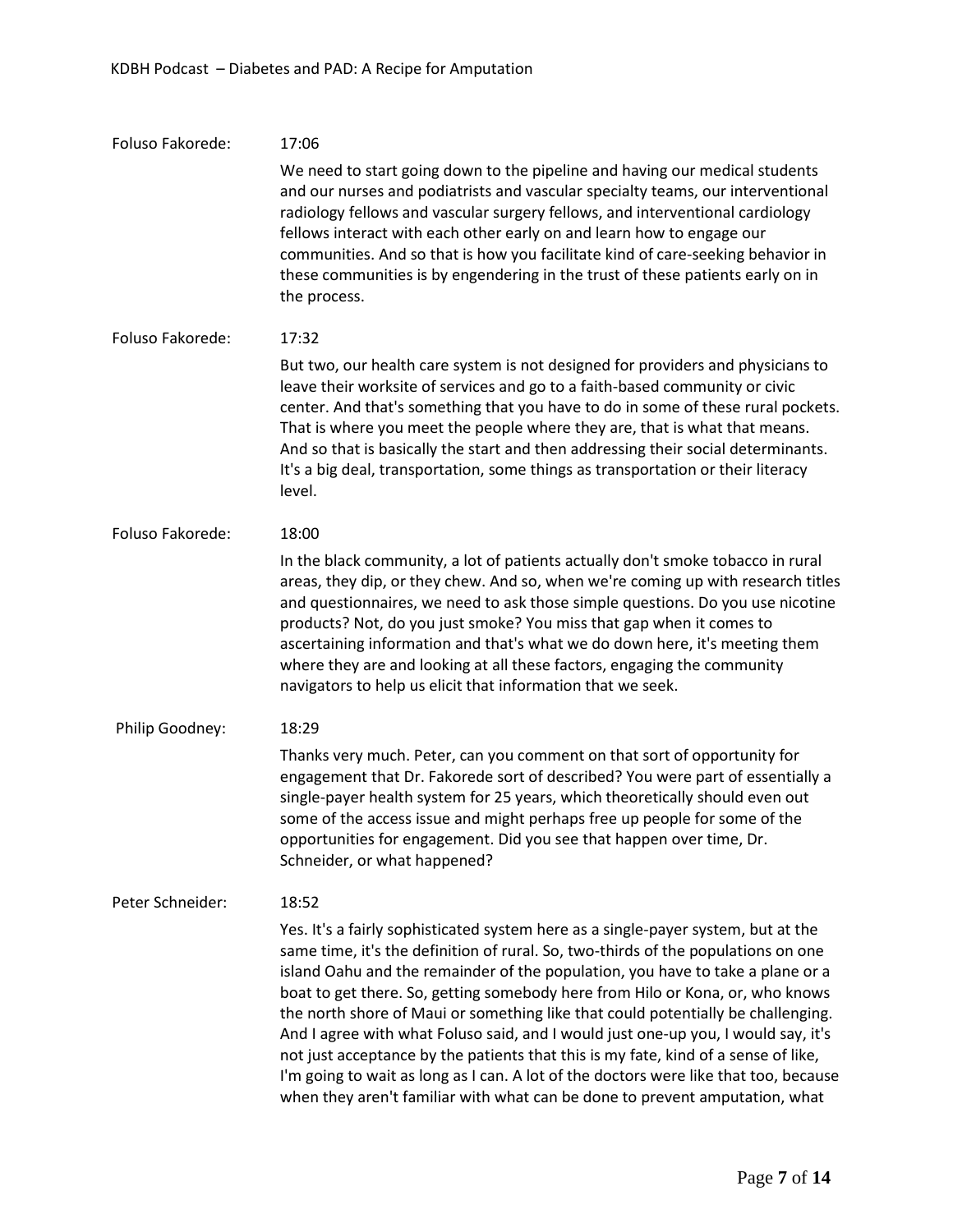can be done to restore blood supply, a lot of the docs sort of felt like, well, geez, I'm not sending this patient any sooner than I have to because all they can do is amputation.

# Peter Schneider: 19:51

And so, one of the things that I did and it's exactly what you're describing in my first two years here, I gave 34 talks. Not just out in the community, but also to our own doctors to get them oriented, let them know that this was now on the table that we needed to go after these limbs. Now, of course, things have changed there's a fairly sophisticated limb salvage program, but that's just one place that's the thing. It feels like a Herculean effort, but there are so many more people who are interested now, both on the medical side and in the broader community. And I know Foluso, you've done some pretty cool things in media. And I saw an article in ProPublica, which I was really impressed with. And I think, you are melding with the community and making it a community voice and not just one doctor saying, hey, this is something we need to do.

## Peter Schneider: 20:47

I think that's how you drive change. And also, I'm taken with this concept of specialty desert. We have it in Hawaii to some extent we try to make up for it. But I think the basic challenge that we face is that vascular disease is so closely associated with poverty. And with poverty comes other terrible things, like lack of access to care, lack of early referral to specialists, lack of a community of people who are going to say back to that person, hey, you need to get organized, get motivated and go seek care. So again, that's our challenge, but there are more people interested in this now than ever, I think. And I kind of feel like we're right on the edge of making some real progress on this particular problem.

## Philip Goodney: 21:35

You know, the concept of a community engagement specialist, if you will, the like a person to do the work. And like you said, Peter, the 34 talks you give or Foluso the elegant sort of community integration you've described scaling that I wonder like, how can we do it? How can we make sure it has staying power and keeps happening and who should do it? And so, Foluso maybe you can go first and maybe Dr. Schneider after that, but tell us if there was a phenotype? Because I mean, at the end of the day, vascular specialists are kind of expensive. Like who could we train to do this? Or we could disseminate it across the country, especially in some of the areas where health care provision is difficult?

# Foluso Fakorede: 22:13

Well, when it comes to scaling, that's the challenge, right? Because one, you have to have buy-in. Buy-in not only by the person or persons who are going into this rural pockets. I mean, you're bypassing, what I call big cities or metropolitan areas to go into these rural areas. And for me to, for instance,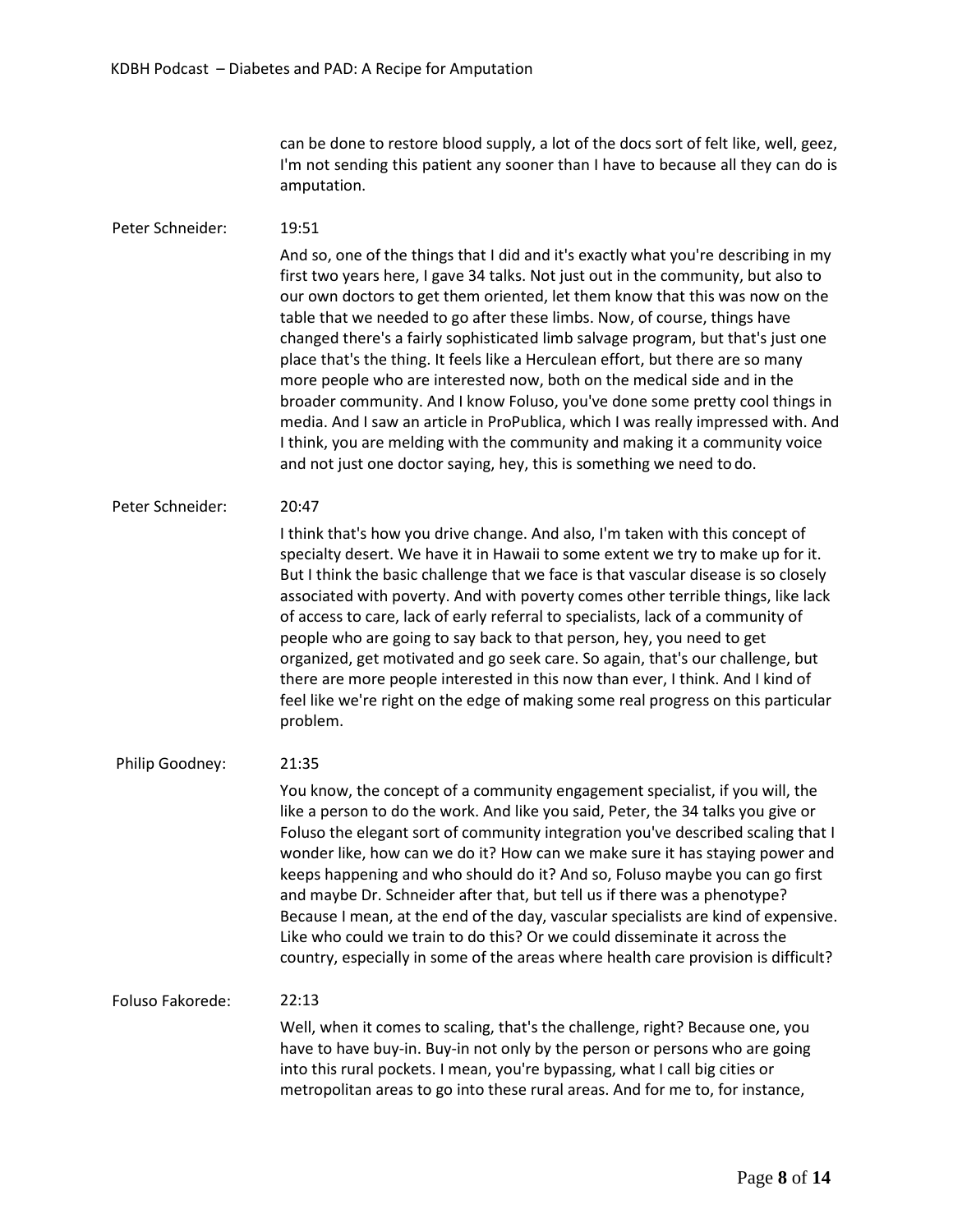have access to Starbucks from where I am, I have to drive two hours. So that's the mindset you have to have, right? It's that, we're going to an area just as you do with Doctors Without Borders, you have to understand the challenges that you're going to face, but to the reward is actually greater. Two is that you have to understand that you're going to be dealing with chronic disease management. And when it comes to chronic disease management in our field, I think that given the shortages of not only specialists across the board, I mean, we're talking about, we act like we have just a multitude of vascular specialists out there we're a small community.

## Foluso Fakorede: 23:06

I think the incorporation of advanced practitioners in terms of chronic management disease manage is very key and very important because they help in terms of disseminating that information. And they were actually my first targets when I came here, Dr. Schneider in giving talks to I targeted the nurse practitioners first because I realized that in rural communities that they served as their primary care providers. And so that was very successful in handing out my phone number and teaching them how to take off the socks and inspect the pulses and perform APIs as well. And then, in terms of having not only medical schools but also fellowship trainings. What we do is we invite them to our world by either giving talks to them or exposing that there are opportunities to do good, to heal, to be humanistic to compassionate, but also to be able to say that I decreased amputation rates by a certain percentage, I decreased A1C rate by a certain percentage that is great.

#### Foluso Fakorede: 23:59

And what would be greater is if you had federal programs that say, you know what, you go to this community and you effect change by delivering some kind of metric where you can decrease amputation rate blah, blah, blah, or you can decrease, A1C rates by a certain percentage and the reward can be, some kind of incentivization of your student loans being paid off for instance. That would be great in an ideal world but that's not done right now unless you're recruited by a big hospital system. So those are things that I've kind of thrown out there and we're working with policymakers obviously and other people involvement in the care continuum, but that is something that we have to take a look at to really go out there and be disruptive a good way to effect change.

Philip Goodney: 24:41

Thanks, Dr. Fakorede. Dr. Schneider

Peter Schneider: 24:43

> Yeah. Those are really, really strong points that you made Foluso. And what you said about, we really need to mobilize the rest of the health care workers, practitioners that are out there because we are a very small group. As you mentioned, even though we're combined between vascular surgeons,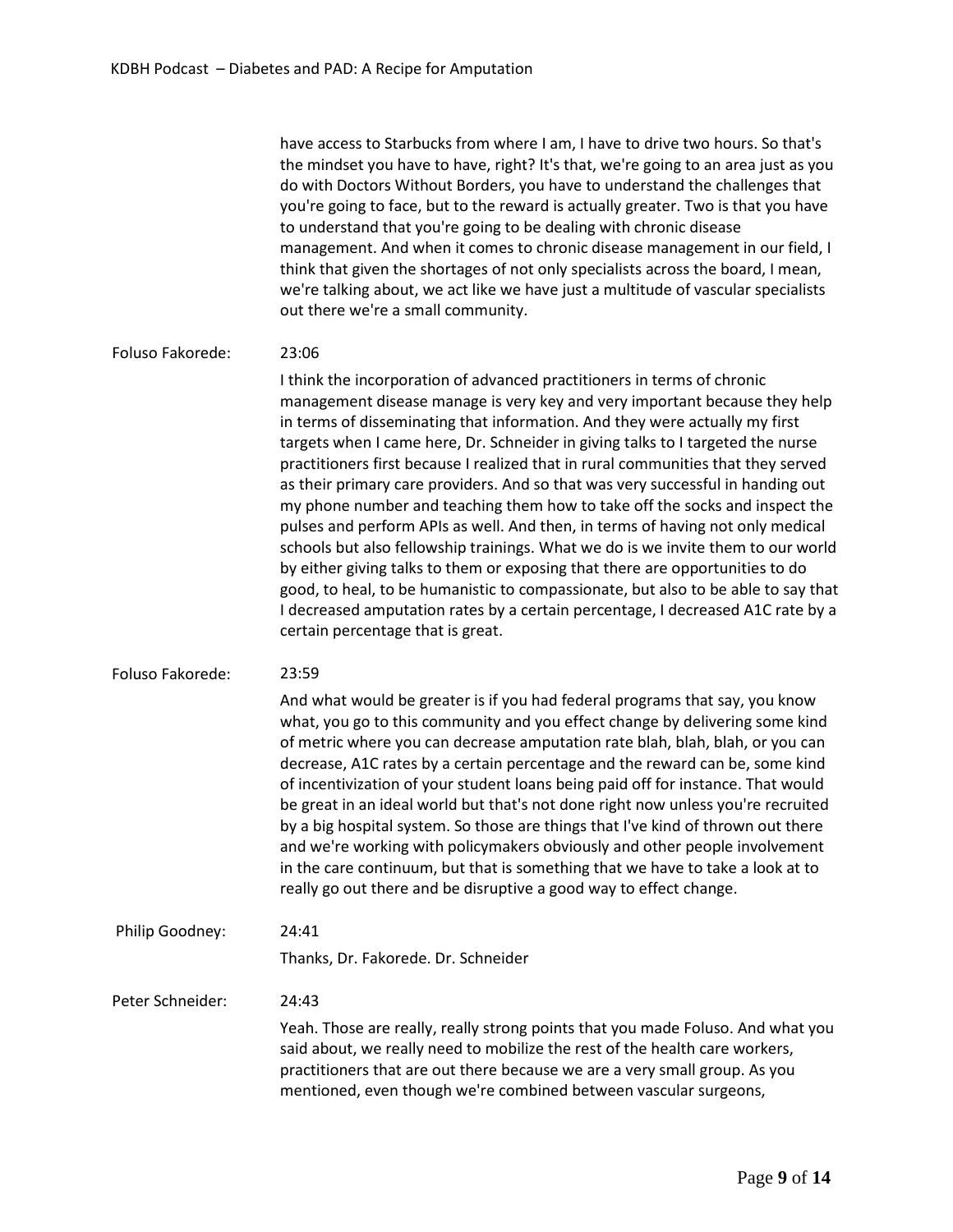interventional cardiologists, and interventional radiologists, we're still a very small group that are really passionate about this. And without those folks on our side, the advanced practitioners, primary care physicians that of course are balancing so many different things. The more we can do to get them oriented, get them to preach from the same page as we're talking about. I think those are extremely helpful. I think also, we as a group have not been very good about telling our story. People think that an amputation is the end of the story and you already alluded to this, but actually no, this is a massive contributor to early death, the economic tragedy for the entire family, then things go from bad to worse.

# Peter Schneider: 25:53

Maybe a person that was working can't work, a person that was mobile no longer is mobile and needs a tremendous amount of help. So, I think the return on investment, let's say, if you're just looking at, say one procedure versus another, or the cost of say wound care or something like that is trivial compared to the economic cost to the entire system. And I think the more we can have people realize that, that the return on investment for saving a leg or preventing an amputation, it's a huge investment, not just in terms of morbidity and mortality, but also economically for the family, for the surrounding society. Then that person then is maintaining their independence and is not using up what is also not unlimited resources that their family has.

# Peter Schneider: 26:45

And then lastly, I'll just say this idea of us doing what we can to help other people understand. And again, you already alluded to this, help other people understand the amazing reward that goes with being passionate about keeping people whole. And I think it's an extremely compelling message, but we're not really telling it in medical school. Maybe the places that have the most collegial and advanced amputation prevention programs are telling that story. And I kind of feel like there are a lot of bright, young practitioners that are getting really enthusiastic about how their career could benefit and how their life's fulfillment can benefit from a career where they do a lot of focus on amputation prevention and limb salvage. And I don't know if you all have any reflection on that, but I feel like again, we have to tell our story better, not just to the folks that need these services, but to the folks that could potentially provide these services in the future.

# Philip Goodney: 27:51

Peter, I think that's a great point. And I do think you're right, that the amputation is such sort of a negative outcome and is thought to be the period, if you will, at the end of the sentence. But the counterfactual is that the limbs that saved that's the patient they have stayed at home, that walked to their grandkids graduation, that really kept living their life. And it was the vascular intervention and the care of their multidisciplinary problems that often was a big row to hoe if you will but was able to get them there. I wonder especially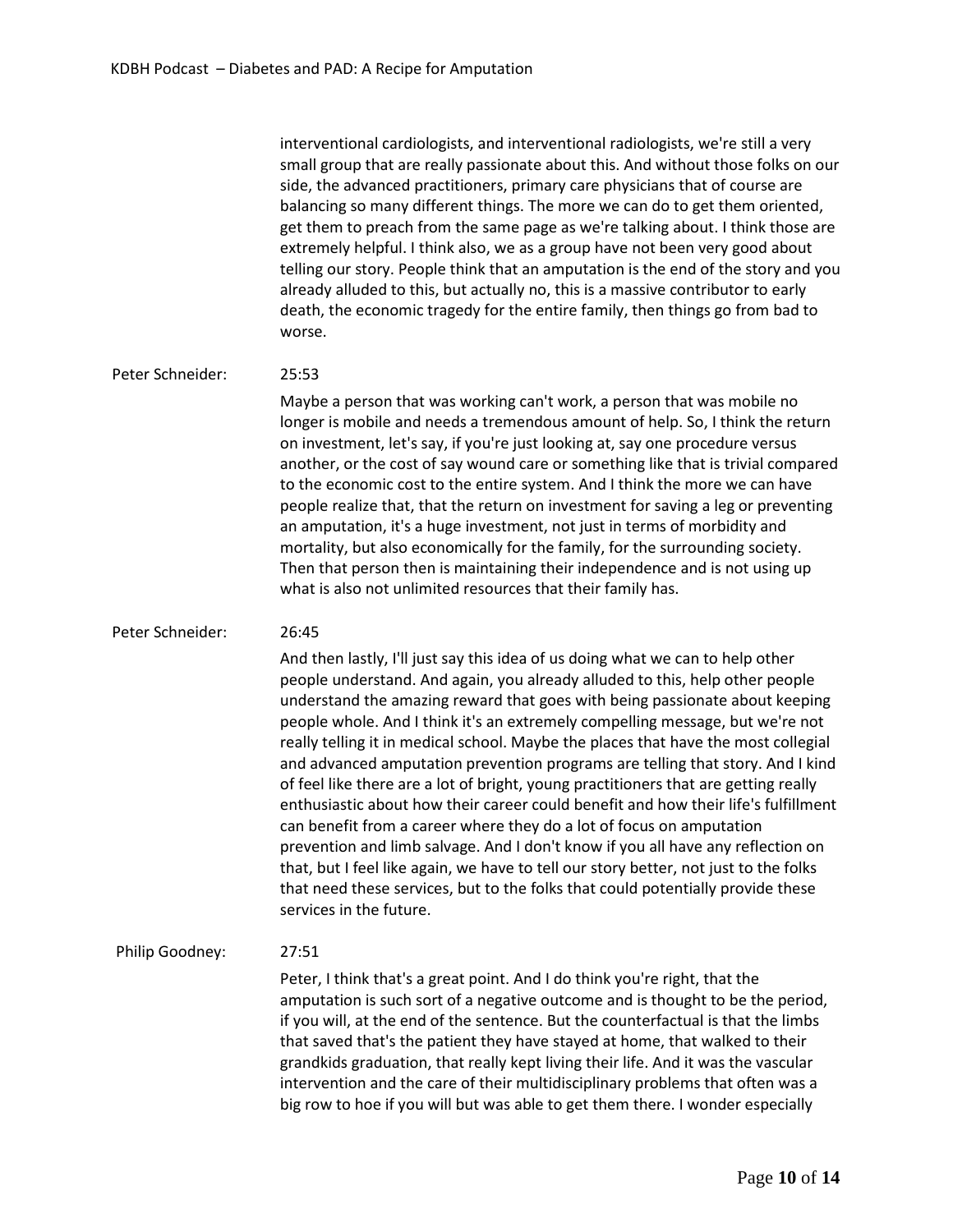alluded to sort of the return on investment if you will, and sort of measuring success because there was a, I'm sure you saw this in the newspaper a year or two ago, where in the state of California where the amputation metrics are pretty carefully measured and recorded, there was one particular health system that decided to do some outreach and bring people in and try to take or diabetes a little earlier.

# Philip Goodney: 28:40

And they ended up doing more toe amputations if you will, but probably in the net preventing some major above or below-knee amputations. But the way the, in particular, quality metrics were set up was rather simplistic. This health system was then penalized because they had performed more amputations if you will. Even though they were minor toe amputations done in the context of essentially saving a diabetic person's foot from their diabetic foot ulcer. So as a specialty, what should we measure in the communities that we take care of to try to best indicate where our efforts have been focused? And like you said, what the return on investment should be, is it amputation-free survival in the community? Is it number of admissions? Is it a number of amputations? What should we put on the books as our metric to shoot for?

# Peter Schneider: 29:24

I think a toe amputation that is not followed by a major limb amputation is a victory, not a loss. It seems as though the accounting in that particular instance that you've cited was, they got it exactly the opposite of the way they should have. I mean, I think of these types of foot surgeries as being absolutely necessary in most of the cases. And it's a preamble to saving a leg typically. In terms of the metrics and what should be followed. This is a really, really good point us doctor types, we tend to identify problems, but it's actually really challenging to come up with solutions. And I think this idea of how do you even measure success is something that we probably need to be vocal about defining that because how would anybody else know what a success is or not?

# Peter Schneider: 30:20

I mean, from my point of view, and I'm looking at some of the statistics that Foluso had cited from his area and from his work. And I'll just say that having an excess of amputations in one area compared to another, in one ethnic group compared to another is to me, it's a tragedy. They all should be the lowest they possibly can be. And I think to me, it's major amputation because that's really the difference. The rate of major amputation is what we really ought to be looking at. And I know Foluso had cited some of those figures, so I'll leave it there, but that's my sense on what we should be looking at.

# Foluso Fakorede: 31:00

Yes, Dr. Goodney and Dr. Schneider, great point. I think that, when you look at the loss of productivity to society in these patients, you tend to see that in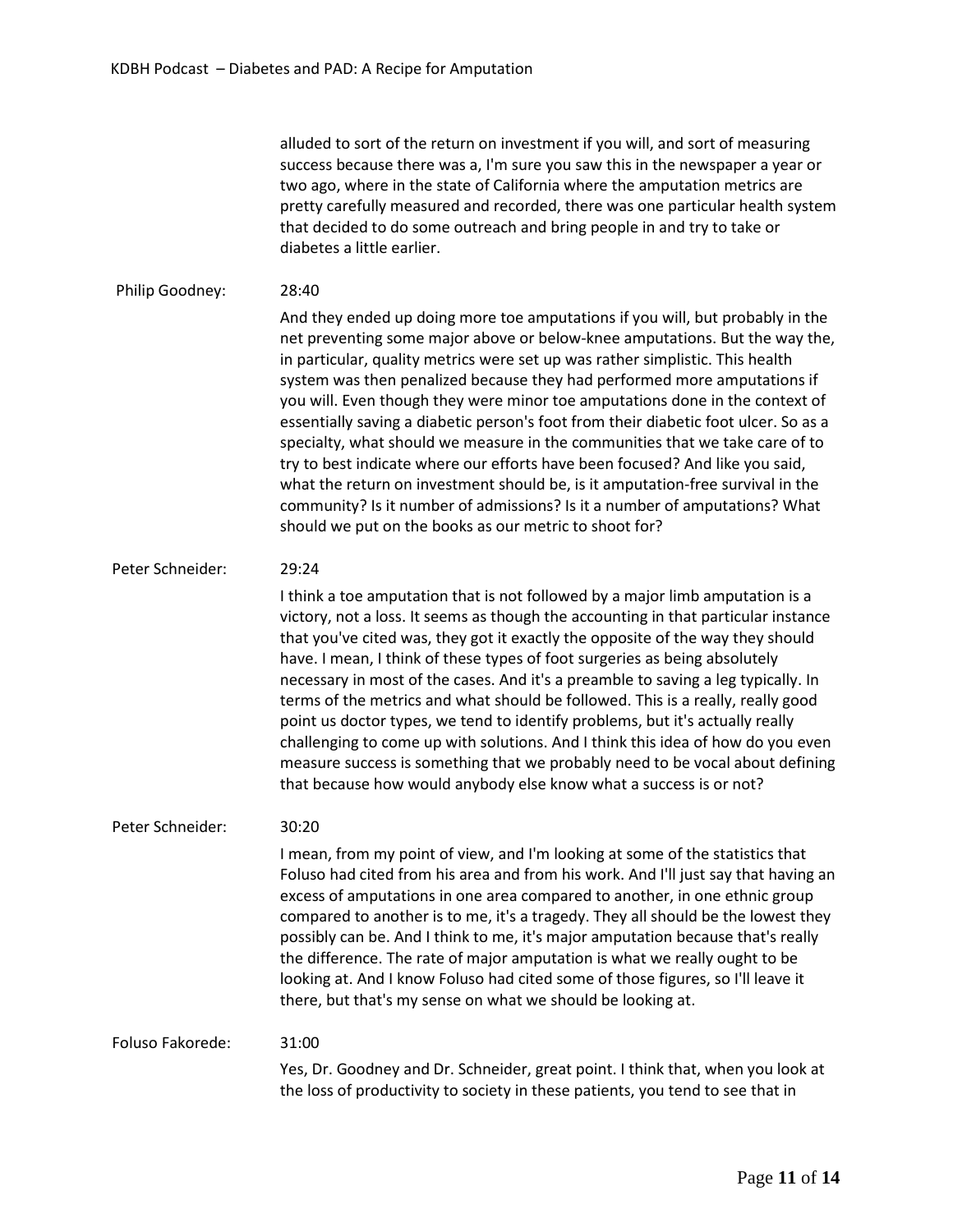patients who underwent a major amputation not minor amputation and so when someone has a toe taken, they're still like, say they're still functional. They're able to still do the things that they need to do. Go to work. This 42-yearold if he had a toe amputation would still be a mechanic today and be able to provide for his kids. And his hourglass will still be preserved at least for the most part. But you can look at other metrics, I mean, how many of these patients eventually have major adverse cardiac events that we all are scared about, right? That's what kills these patients, the heart attacks, the stroke rates, and death. And so, it's not only amputation rates between the hospital systems in terms of the communities where these patients reside. It's something to take a look at and reporting of those amputation rates. But I think major amputations should be something that we look at across the board.

#### Philip Goodney: 31:59

I agree it's a discrete metric. That probably is the tip of the spear, if you will, but does represent a bit of our success. So maybe as we close our discussion, maybe each of us might share. Because I think we talked quite a bit about, sort of community engagement and, ensuring that the health system takes care of the entirety of patient is across the spectrum of their problem here. If we had to put forward, this is a big problem, and we'll need big solutions. If we were going to put forward to our societies or to our physicians that work with us collaboratively in the regions where we take care of patients, what do you think should be the next steps?

## Foluso Fakorede: 32:34

Well, I think the next steps is Dr. Schneider, as you mentioned, the system is designed to get the results it gets in terms of our health care system. And if we want to figure out why bodies are ending up in the river, rather than figuring out what's making them jump into the river. I think what we need to do to start are screening these patients upstream. And that's where the US Preventive Service Task Force comes to play because that's the governing body for a lot of their primary care docs and the gatekeepers for a lot of these patients who tend to see primary care docs and physicians first before they seespecialists. And in terms of an awareness campaign to do so, that's something that goes hand in hand. First of all, we need to know what the disease is, recognize it. That has to be a national campaign as to what its implications from both clinical economic and in human are. And then we need to have preventative services just as we have in the oncological space, in play for patients who are considered at risk. That is key.

Philip Goodney: 33:32 Couldn't agree, more. Dr. Schneider?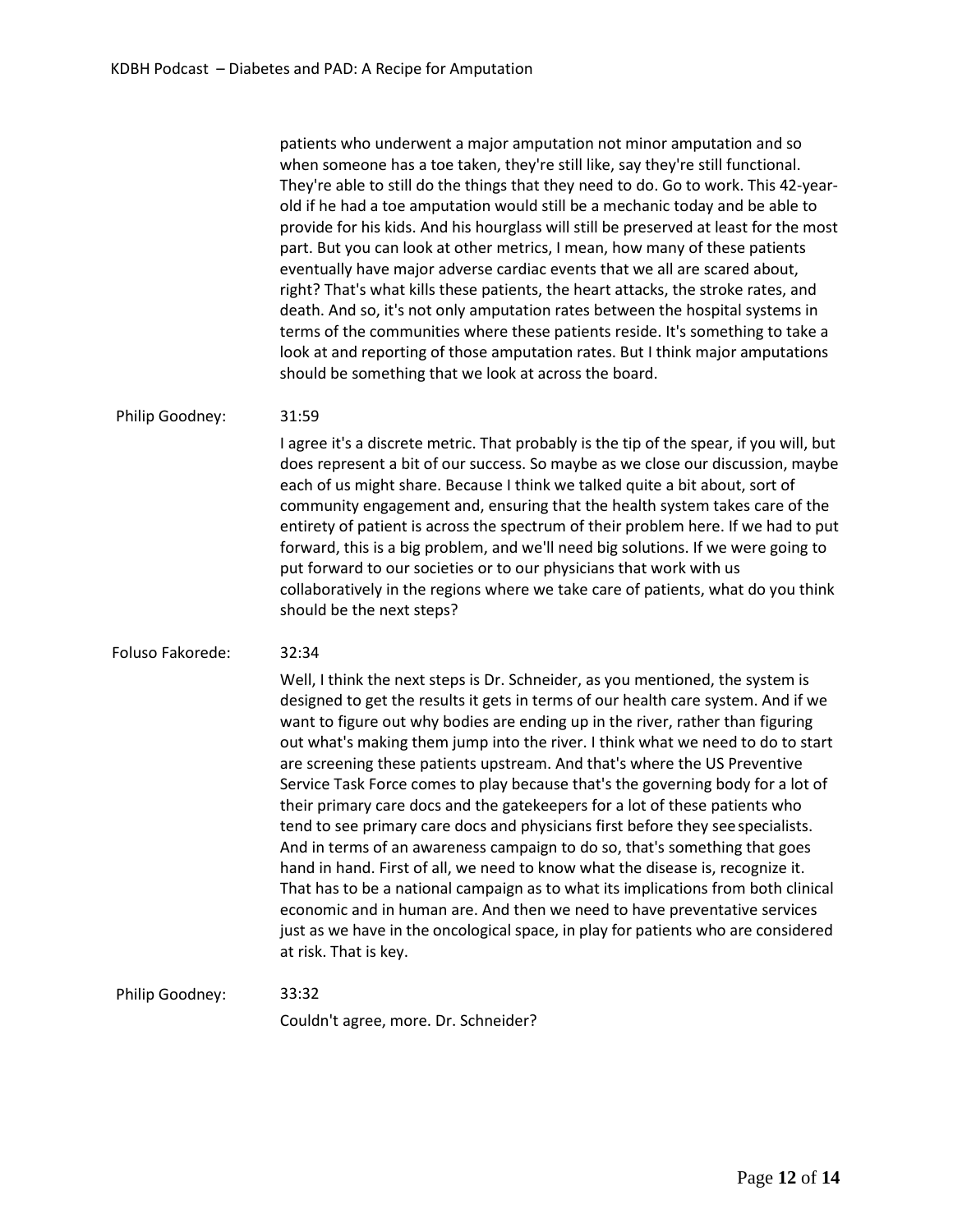### Peter Schneider: 33:34

I really like what you said about modeling, what some of the things we can do after what's happening in the oncologic space. I mean, the mortality after amputation is very similar to many types of cancer, some of the worst types of cancer. And yet, as you say, screening for cancer, other types of educations are out there. So, my wish list would definitely include early screening. I think also there probably is more that we could do to create some type of a national education program for primary care physicians, physician assistants, nurse practitioners, and other front-line people who are again, checking many boxes when they see a patient. But if they had more education on this, they may have a higher comfort level and a higher level of awareness of what the stakes are. I think also we could do more, we talked about this concept of a multidisciplinary environment, but it's very much siloed.

#### Peter Schneider: 34:34

I think we could do more to share geography to geography, metropolis to metropolis however we decided to do it. To do more sharing on best practices and outreach and how we can generate the interest. And also, the enthusiasm to have these sort of, no one person can carry this burden on the health care provider side. So, our own professional and personal lives will be extended if we have a group of us that are interested. So, I think more can be done there. And lastly, I think more could be done by our own specialty societies to raise awareness and to have joint groups, committees, et cetera, that look at specific things like education of medical students to these problems. In any event, like I said, it's a long wish list, but I feel like we're at a point where there are so many people interested now that just wasn't the case five or 10 years ago. And of course, the health care burden is so high and so obvious now it gives us a lot to think about and to work on.

#### Philip Goodney: 35:41

So, I'll just to echo in terms of my suggestions about next steps. I think that the two keywords I heard from both you guys is dissemination of simple and clear messages. And I want to acknowledge Dr. Fakorede's expertise in really distilling a very clear and cogent message in some of the most difficult environments across the United States and making it ring loud and clear how we can best engage with our communities and try to make a difference in a problem that's not impossible to solve. Amputation rates have fallen. I think we want to make sure we remind ourselves in the general population, they've fallen by almost 60% in the last 15 years, but in many ways, those were a bit of the low-hanging fruit. And the amputations that remain to be prevented are going to be a challenging in communities. But just because it's hard, doesn't mean we shouldn't do it and it will take as you alluded to multidisciplinary approaches and big teams and large efforts.